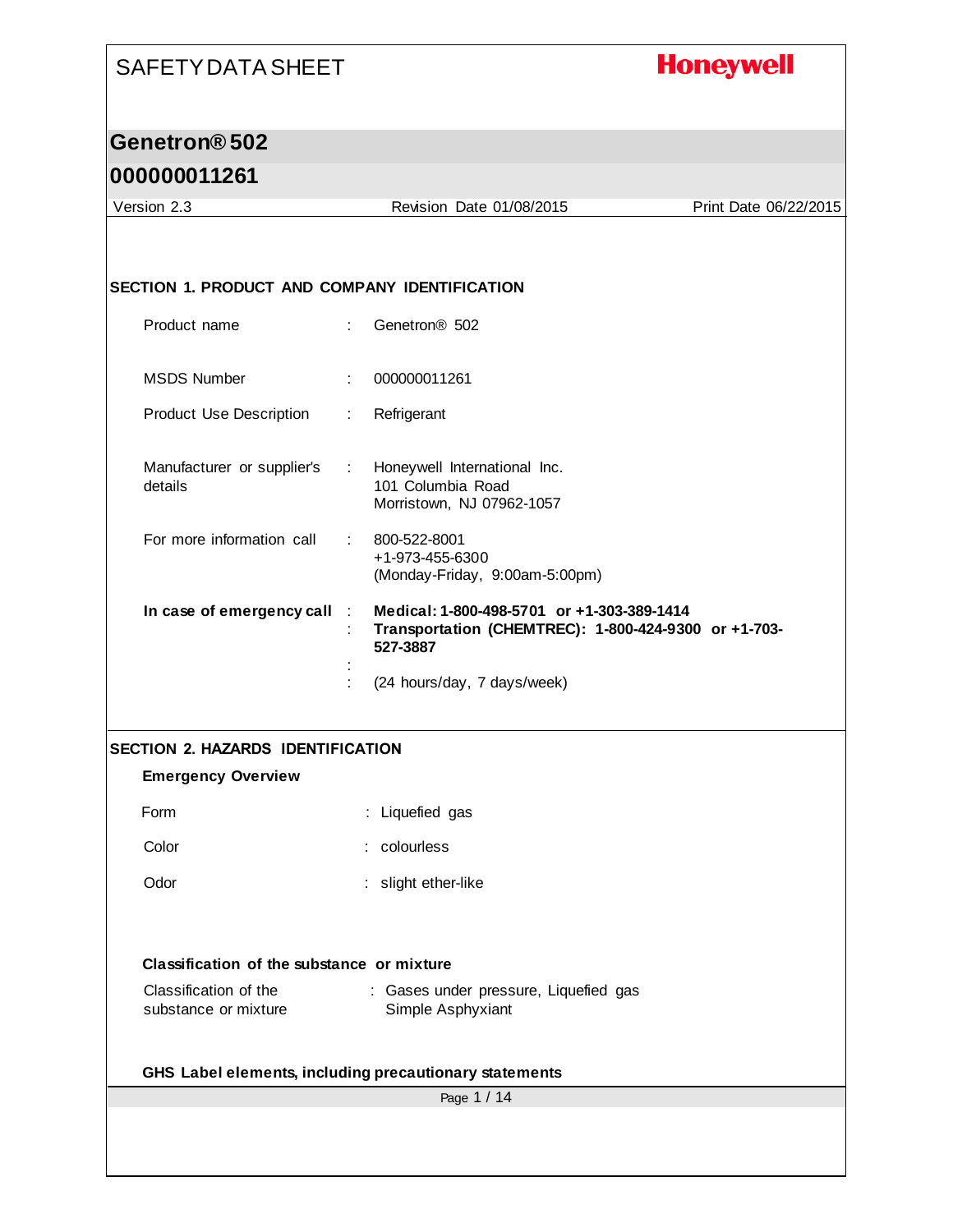# **Honeywell**

#### **Genetron® 502 000000011261**

|                                                                                                                                                                              | <u>UUUUUUTTZOT</u>                                       |                                                                                                           |         |                                                                                                                             |  |
|------------------------------------------------------------------------------------------------------------------------------------------------------------------------------|----------------------------------------------------------|-----------------------------------------------------------------------------------------------------------|---------|-----------------------------------------------------------------------------------------------------------------------------|--|
|                                                                                                                                                                              | Version 2.3                                              | Revision Date 01/08/2015                                                                                  |         | Print Date 06/22/2015                                                                                                       |  |
|                                                                                                                                                                              | Symbol(s)                                                |                                                                                                           |         |                                                                                                                             |  |
|                                                                                                                                                                              |                                                          |                                                                                                           |         |                                                                                                                             |  |
|                                                                                                                                                                              | Signal word                                              | : Warning                                                                                                 |         |                                                                                                                             |  |
|                                                                                                                                                                              | Hazard statements                                        | : Contains gas under pressure; may explode if heated.<br>May displace oxygen and cause rapid suffocation. |         |                                                                                                                             |  |
|                                                                                                                                                                              | Precautionary statements                                 | : Prevention:<br>Use personal protective equipment as required.                                           |         |                                                                                                                             |  |
|                                                                                                                                                                              |                                                          | Storage:<br>Protect from sunlight. Store in a well-ventilated place.                                      |         |                                                                                                                             |  |
|                                                                                                                                                                              | Hazards not otherwise<br>classified                      | also cause cardiac arrhythmia.<br>May cause frostbite.                                                    |         | : Excessive exposure may cause central nervous system effects<br>including drowsiness and dizziness. Excessive exposure may |  |
| Carcinogenicity<br>No component of this product present at levels greater than or equal to 0.1% is identified as a known<br>or anticipated carcinogen by NTP, IARC, or OSHA. |                                                          |                                                                                                           |         |                                                                                                                             |  |
|                                                                                                                                                                              | <b>SECTION 3. COMPOSITION/INFORMATION ON INGREDIENTS</b> |                                                                                                           |         |                                                                                                                             |  |
|                                                                                                                                                                              | Chemical nature                                          | $:$ Mixture                                                                                               |         |                                                                                                                             |  |
|                                                                                                                                                                              | <b>Chemical Name</b>                                     |                                                                                                           | CAS-No. | Concentration                                                                                                               |  |
|                                                                                                                                                                              | Chloropentafluoroethane                                  |                                                                                                           | 76-15-3 | $>=$ 30.00 - <60.00 %                                                                                                       |  |
|                                                                                                                                                                              | Chlorodifluoromethane                                    |                                                                                                           | 75-45-6 | $>=$ 30.00 - <60.00 %                                                                                                       |  |
|                                                                                                                                                                              |                                                          |                                                                                                           |         |                                                                                                                             |  |
|                                                                                                                                                                              |                                                          | Page 2 / 14                                                                                               |         |                                                                                                                             |  |
|                                                                                                                                                                              |                                                          |                                                                                                           |         |                                                                                                                             |  |
|                                                                                                                                                                              |                                                          |                                                                                                           |         |                                                                                                                             |  |
|                                                                                                                                                                              |                                                          |                                                                                                           |         |                                                                                                                             |  |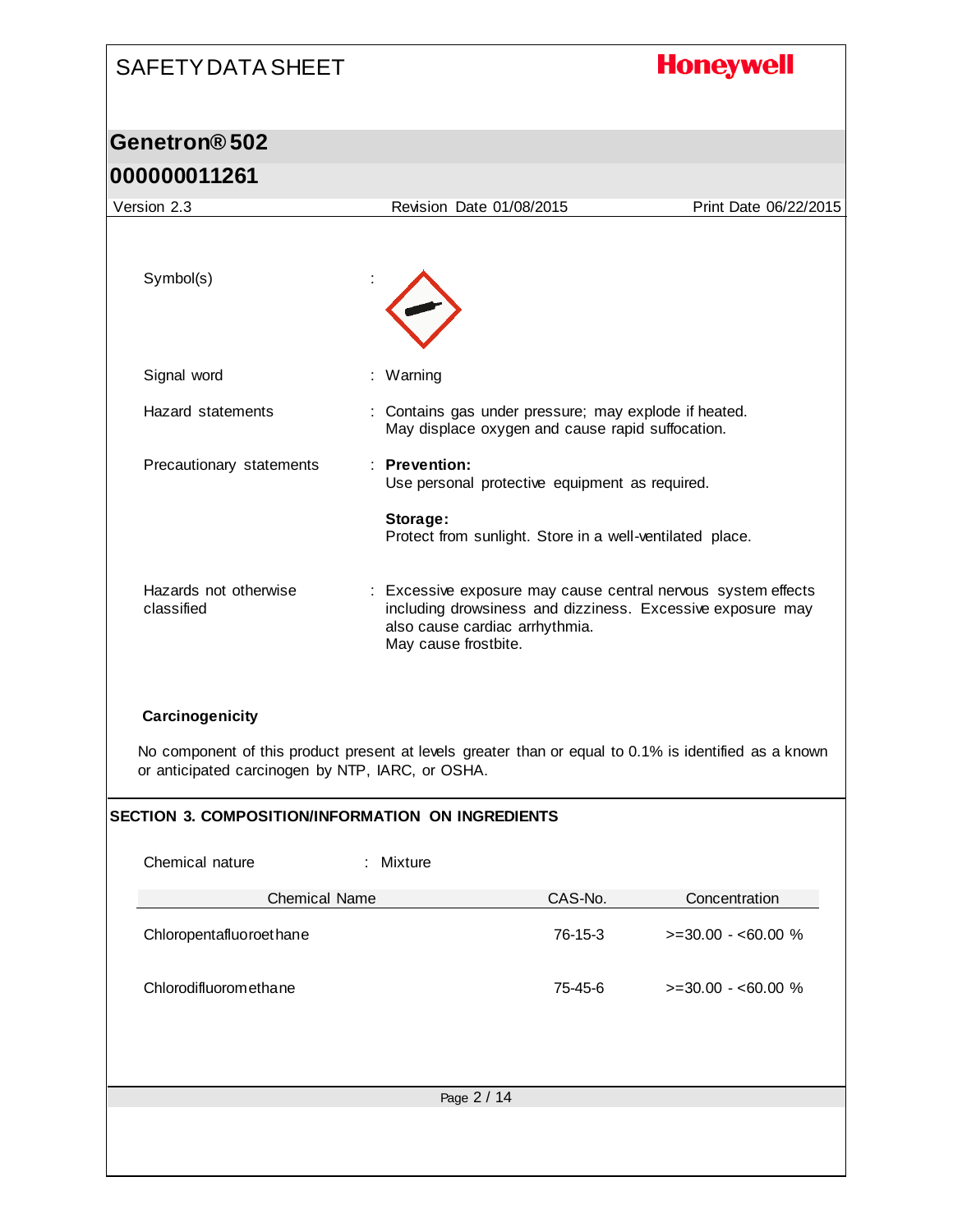#### **Honeywell**

#### **Genetron® 502**

#### **000000011261**

Page 3 / 14 Version 2.3 Revision Date 01/08/2015 Print Date 06/22/2015 **SECTION 4. FIRST AID MEASURES** Inhalation : Move to fresh air. If breathing is irregular or stopped, administer artificial respiration. Use oxygen as required, provided a qualified operator is present. Call a physician. Do not give drugs from adrenaline-ephedrine group. Skin contact : After contact with skin, wash immediately with plenty of water. If there is evidence of frostbite, bathe (do not rub) with lukewarm (not hot) water. If water is not available, cover with a clean, soft cloth or similar covering. If symptoms persist, call a physician. Eye contact : Rinse immediately with plenty of water, also under the eyelids, for at least 15 minutes. In case of frostbite water should be lukewarm, not hot. If symptoms persist, call a physician. Ingestion : Unlikely route of exposure. As this product is a gas, refer to the inhalation section. Do not induce vomiting without medical advice. Call a physician immediately. **Notes to physician** Treatment : Because of the possible disturbances of cardiac rhythm, catecholamine drugs, such as epinephrine, should be used with special caution and only in situations of emergency life support. Treatment of overexposure should be directed at the control of symptoms and the clinical conditions. Treat frostbitten areas as needed. **SECTION 5. FIREFIGHTING MEASURES** Suitable extinguishing media : The product is not flammable. ASHRAE 34 Use water spray, alcohol-resistant foam, dry chemical or carbon dioxide. Use extinguishing measures that are appropriate to local circumstances and the surrounding environment. Specific hazards during : Contents under pressure.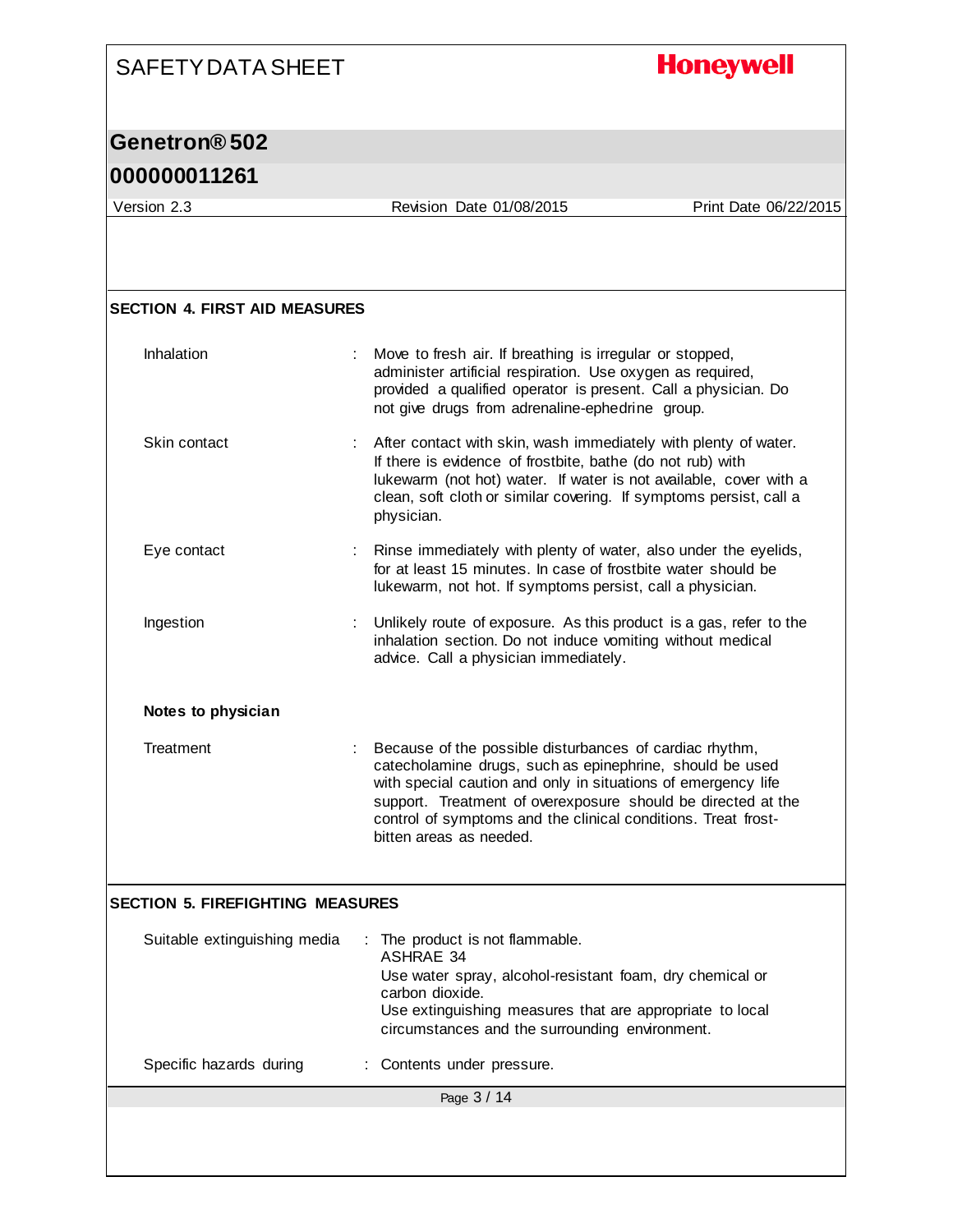# **Honeywell**

# **Genetron® 502**

| firefighting<br>This product is not flammable at ambient temperatures and<br>atmospheric pressure.<br>However, this material can ignite when mixed with air under<br>pressure and exposed to strong ignition sources.<br>Container may rupture on heating.<br>Cool closed containers exposed to fire with water spray.<br>Do not allow run-off from fire fighting to enter drains or water<br>courses.<br>Vapours are heavier than air and can cause suffocation by<br>reducing oxygen available for breathing.<br>In case of fire hazardous decomposition products may be<br>produced such as:<br>Gaseous hydrogen chloride (HCI).<br>Hydrogen fluoride<br>Carbon monoxide<br>Carbon dioxide (CO2)<br>Carbonyl halides<br>Special protective equipment<br>In the event of fire and/or explosion do not breathe fumes.<br>÷.<br>for firefighters<br>Wear self-contained breathing apparatus and protective suit.<br>No unprotected exposed skin areas.<br>Personal precautions<br>Immediately evacuate personnel to safe areas.<br>Keep people away from and upwind of spill/leak.<br>Wear personal protective equipment. Unprotected persons<br>must be kept away.<br>Remove all sources of ignition.<br>Avoid skin contact with leaking liquid (danger of frostbite).<br>Ventilate the area.<br>After release, disperses into the air.<br>Vapours are heavier than air and can cause suffocation by<br>reducing oxygen available for breathing.<br>Avoid accumulation of vapours in low areas.<br>Unprotected personnel should not return until air has been<br>tested and determined safe.<br>Ensure that the oxygen content is $>= 19.5\%$ .<br>Environmental precautions<br>Prevent further leakage or spillage if safe to do so. | Version 2.3 | Revision Date 01/08/2015         | Print Date 06/22/2015 |
|----------------------------------------------------------------------------------------------------------------------------------------------------------------------------------------------------------------------------------------------------------------------------------------------------------------------------------------------------------------------------------------------------------------------------------------------------------------------------------------------------------------------------------------------------------------------------------------------------------------------------------------------------------------------------------------------------------------------------------------------------------------------------------------------------------------------------------------------------------------------------------------------------------------------------------------------------------------------------------------------------------------------------------------------------------------------------------------------------------------------------------------------------------------------------------------------------------------------------------------------------------------------------------------------------------------------------------------------------------------------------------------------------------------------------------------------------------------------------------------------------------------------------------------------------------------------------------------------------------------------------------------------------------------------------------------------------------------------------------------|-------------|----------------------------------|-----------------------|
|                                                                                                                                                                                                                                                                                                                                                                                                                                                                                                                                                                                                                                                                                                                                                                                                                                                                                                                                                                                                                                                                                                                                                                                                                                                                                                                                                                                                                                                                                                                                                                                                                                                                                                                                        |             |                                  |                       |
| <b>SECTION 6. ACCIDENTAL RELEASE MEASURES</b>                                                                                                                                                                                                                                                                                                                                                                                                                                                                                                                                                                                                                                                                                                                                                                                                                                                                                                                                                                                                                                                                                                                                                                                                                                                                                                                                                                                                                                                                                                                                                                                                                                                                                          |             |                                  |                       |
|                                                                                                                                                                                                                                                                                                                                                                                                                                                                                                                                                                                                                                                                                                                                                                                                                                                                                                                                                                                                                                                                                                                                                                                                                                                                                                                                                                                                                                                                                                                                                                                                                                                                                                                                        |             |                                  |                       |
|                                                                                                                                                                                                                                                                                                                                                                                                                                                                                                                                                                                                                                                                                                                                                                                                                                                                                                                                                                                                                                                                                                                                                                                                                                                                                                                                                                                                                                                                                                                                                                                                                                                                                                                                        |             |                                  |                       |
|                                                                                                                                                                                                                                                                                                                                                                                                                                                                                                                                                                                                                                                                                                                                                                                                                                                                                                                                                                                                                                                                                                                                                                                                                                                                                                                                                                                                                                                                                                                                                                                                                                                                                                                                        |             |                                  |                       |
|                                                                                                                                                                                                                                                                                                                                                                                                                                                                                                                                                                                                                                                                                                                                                                                                                                                                                                                                                                                                                                                                                                                                                                                                                                                                                                                                                                                                                                                                                                                                                                                                                                                                                                                                        |             |                                  |                       |
| Page 4 / 14                                                                                                                                                                                                                                                                                                                                                                                                                                                                                                                                                                                                                                                                                                                                                                                                                                                                                                                                                                                                                                                                                                                                                                                                                                                                                                                                                                                                                                                                                                                                                                                                                                                                                                                            |             | The product evapourates readily. |                       |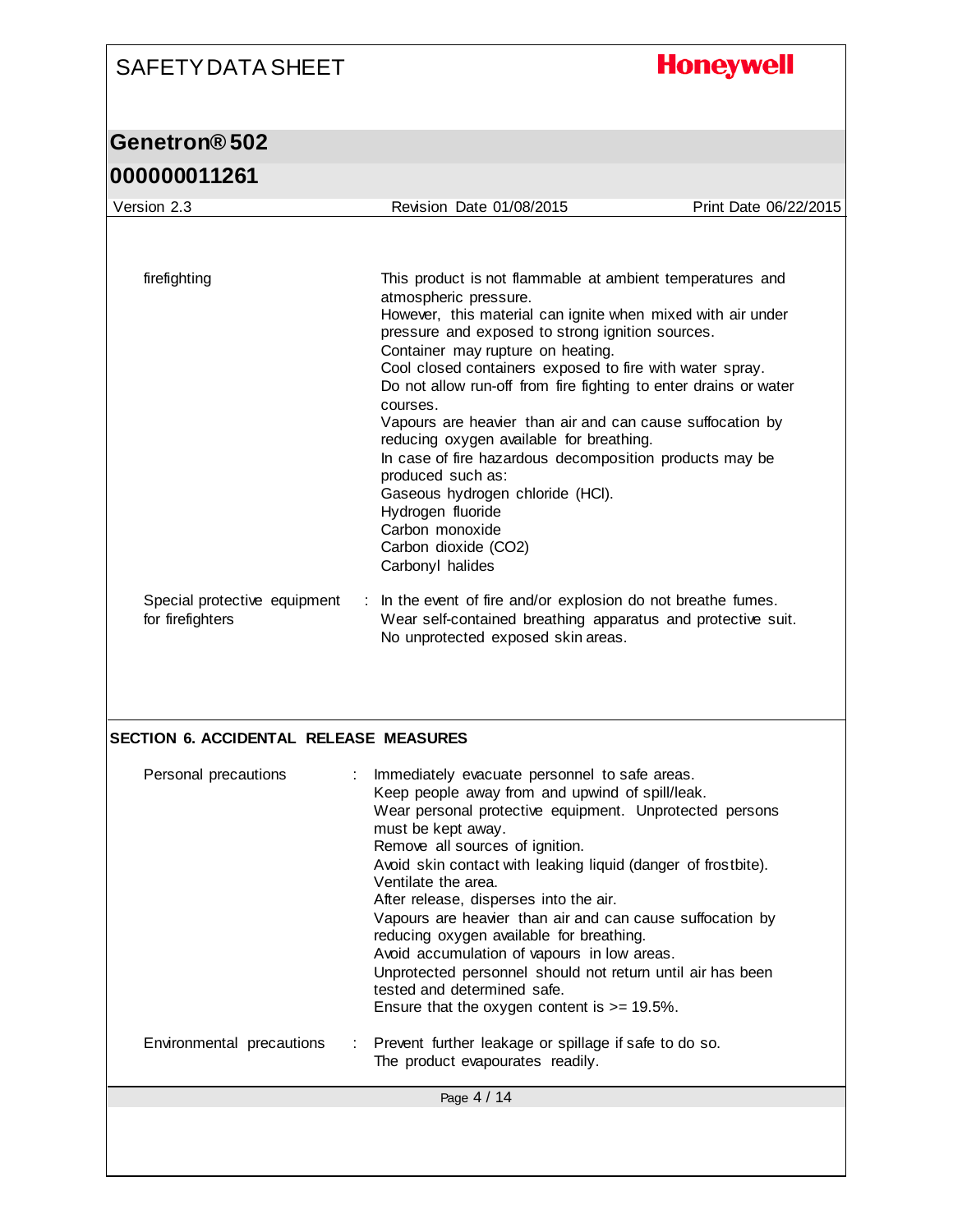#### **Honeywell** SAFETY DATA SHEET **Genetron® 502 000000011261** Version 2.3 Revision Date 01/08/2015 Print Date 06/22/2015 Methods for cleaning up : Ventilate the area. **SECTION 7. HANDLING AND STORAGE Handling** Handling : Handle with care. Avoid inhalation of vapour or mist. Do not get in eyes, on skin, or on clothing. Wear personal protective equipment. Pressurized container. Protect from sunlight and do not expose to temperatures exceeding 50 °C. Follow all standard safety precautions for handling and use of compressed gas cylinders. Use authorized cylinders only. Protect cylinders from physical damage. Do not puncture or drop cylinders, expose them to open flame or excessive heat. Do not pierce or burn, even after use. Do not spray on a naked flame or any incandescent material. Do not remove screw cap until immediately ready for use. Always replace cap after use. Advice on protection : The product is not flammable. against fire and explosion Can form a combustible mixture with air at pressures above atmospheric pressure. **Storage** Requirements for storage : Pressurized container: protect from sunlight and do not expose areas and containers to temperatures exceeding 50 °C. Do not pierce or burn, even after use. Keep containers tightly closed in a dry, cool and well-ventilated place. Storage rooms must be properly ventilated. Ensure adequate ventilation, especially in confined areas. Protect cylinders from physical damage. **SECTION 8. EXPOSURE CONTROLS/PERSONAL PROTECTION**Page 5 / 14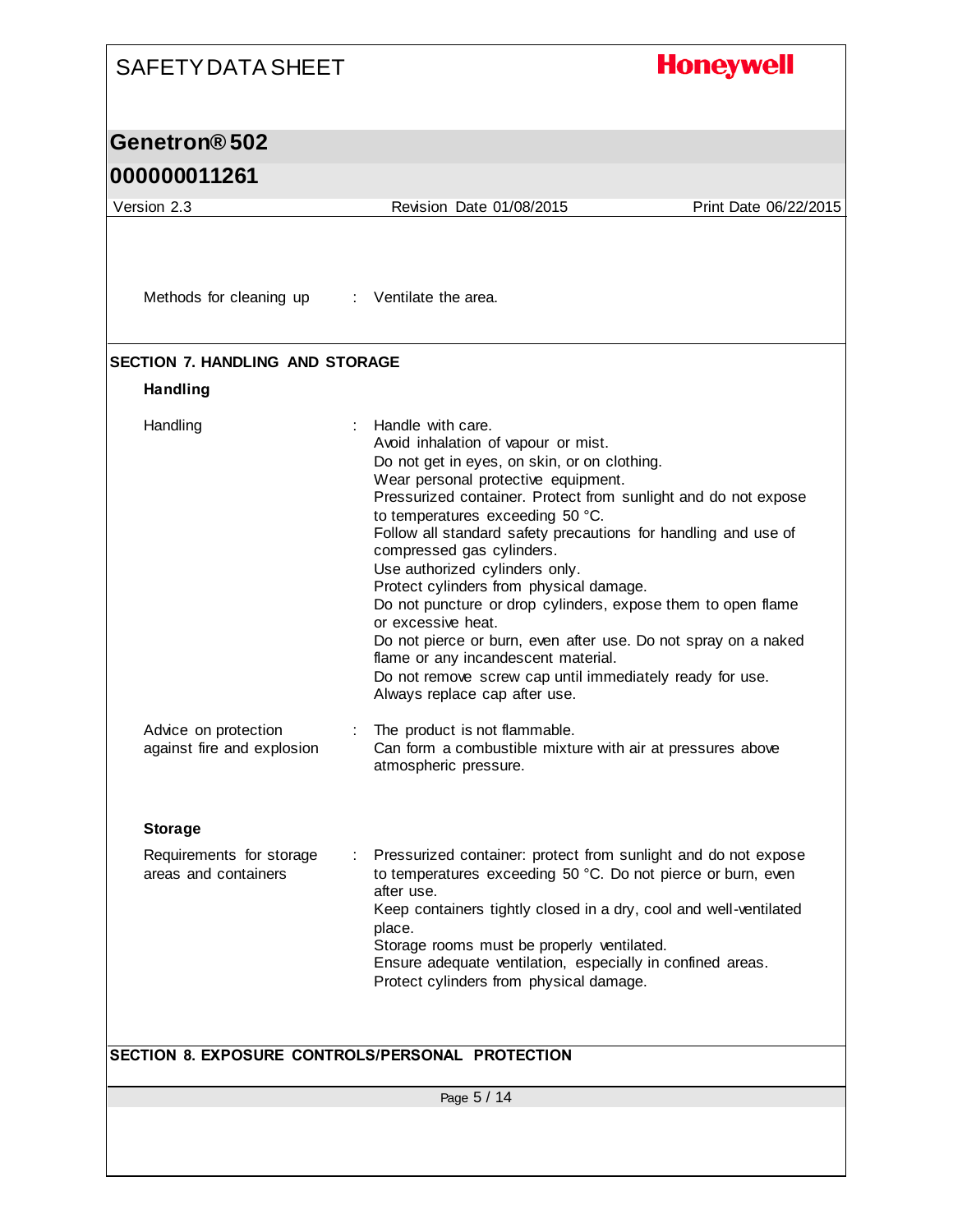## **Honeywell**

## **Genetron® 502**

## **000000011261**

| Version 2.3              |   | Revision Date 01/08/2015                                                                                                                                                                                                                                                                                                                  | Print Date 06/22/2015 |
|--------------------------|---|-------------------------------------------------------------------------------------------------------------------------------------------------------------------------------------------------------------------------------------------------------------------------------------------------------------------------------------------|-----------------------|
|                          |   |                                                                                                                                                                                                                                                                                                                                           |                       |
| Protective measures      |   | Do not breathe vapour.<br>Avoid contact with skin, eyes and clothing.<br>Ensure that eyewash stations and safety showers are close to<br>the workstation location.                                                                                                                                                                        |                       |
| Engineering measures     |   | General room ventilation is adequate for storage and handling.<br>Perform filling operations only at stations with exhaust<br>ventilation facilities.                                                                                                                                                                                     |                       |
| Eye protection           |   | Wear as appropriate:<br>Safety glasses with side-shields<br>If splashes are likely to occur, wear:<br>Goggles or face shield, giving complete protection to eyes                                                                                                                                                                          |                       |
| Hand protection          | ÷ | Leather gloves<br>In case of contact through splashing:<br>Protective gloves<br>Neoprene gloves<br>Polyvinyl alcohol or nitrile- butyl-rubber gloves                                                                                                                                                                                      |                       |
| Skin and body protection |   | Avoid skin contact with leaking liquid (danger of frostbite).<br>Wear cold insulating gloves/ face shield/eye protection.                                                                                                                                                                                                                 |                       |
| Respiratory protection   |   | In case of insufficient ventilation wear suitable respiratory<br>equipment.<br>Wear a positive-pressure supplied-air respirator.<br>Vapours are heavier than air and can cause suffocation by<br>reducing oxygen available for breathing.<br>For rescue and maintenance work in storage tanks use self-<br>contained breathing apparatus. |                       |
| Hygiene measures         |   | Handle in accordance with good industrial hygiene and safety<br>practice.<br>Ensure adequate ventilation, especially in confined areas.<br>Avoid contact with skin, eyes and clothing.<br>Remove and wash contaminated clothing before re-use.<br>Keep working clothes separately.                                                        |                       |

#### **Exposure Guidelines**

| Components                  | CAS-No. | Value                               | Control<br>parameters | Upda<br>te | <b>Basis</b>                                 |
|-----------------------------|---------|-------------------------------------|-----------------------|------------|----------------------------------------------|
| Chloropentafluor<br>oethane | 76-15-3 | TWA:<br>time<br>weighted<br>average | $(1,000$ ppm $)$      | 2008       | ACGIH:US. ACGIH<br>Threshold Limit<br>Values |
|                             |         | Page 6 / 14                         |                       |            |                                              |
|                             |         |                                     |                       |            |                                              |
|                             |         |                                     |                       |            |                                              |
|                             |         |                                     |                       |            |                                              |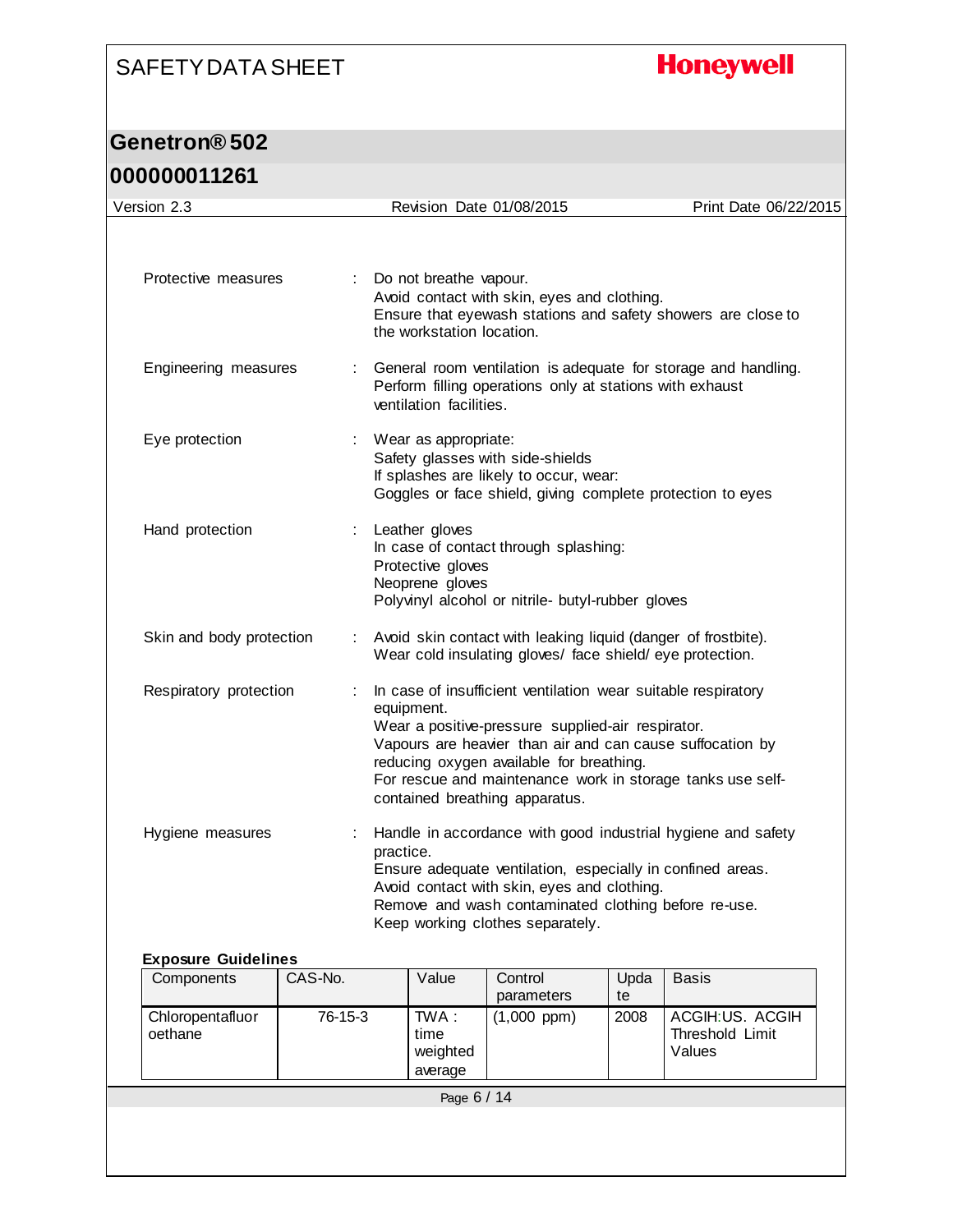# **Honeywell**

#### **Genetron® 502**

| 76-15-3<br>$REL$ :<br>6,320 mg/m3<br>NIOSH/GUIDE:US.<br>2005<br>$(1,000$ ppm)<br>NIOSH: Pocket<br>Recomm<br>Guide to Chemical<br>ended<br>Hazards<br>exposure<br>limit<br>(REL):<br>76-15-3<br>TWA:<br>Z1A:US. OSHA<br>6,320 mg/m3<br>1989<br>$(1,000$ ppm $)$<br>time<br>Table Z-1-A (29<br>CFR 1910.1000)<br>weighted<br>average<br>$TWA$ :<br>ACGIH:US. ACGIH<br>75-45-6<br>$(1,000$ ppm $)$<br>2008<br>Threshold Limit<br>time<br>weighted<br>Values<br>average<br>75-45-6<br>REL:<br>3,500 mg/m3<br>2005<br>NIOSH/GUIDE:US.<br>Recomm<br>$(1,000$ ppm $)$<br>NIOSH: Pocket<br>Guide to Chemical<br>ended<br>Hazards<br>exposure<br>limit<br>(REL):<br>75-45-6<br>STEL:<br>4,375 mg/m3<br>2005<br>NIOSH/GUIDE:US.<br>Short<br>$(1,250$ ppm)<br>NIOSH: Pocket<br>Guide to Chemical<br>term<br>Hazards<br>exposure<br>limit | Version 2.3                 |
|-------------------------------------------------------------------------------------------------------------------------------------------------------------------------------------------------------------------------------------------------------------------------------------------------------------------------------------------------------------------------------------------------------------------------------------------------------------------------------------------------------------------------------------------------------------------------------------------------------------------------------------------------------------------------------------------------------------------------------------------------------------------------------------------------------------------------------|-----------------------------|
|                                                                                                                                                                                                                                                                                                                                                                                                                                                                                                                                                                                                                                                                                                                                                                                                                               |                             |
|                                                                                                                                                                                                                                                                                                                                                                                                                                                                                                                                                                                                                                                                                                                                                                                                                               | Chloropentafluor<br>oethane |
|                                                                                                                                                                                                                                                                                                                                                                                                                                                                                                                                                                                                                                                                                                                                                                                                                               | Chloropentafluor<br>oethane |
|                                                                                                                                                                                                                                                                                                                                                                                                                                                                                                                                                                                                                                                                                                                                                                                                                               | Chlorodifluoromet<br>hane   |
|                                                                                                                                                                                                                                                                                                                                                                                                                                                                                                                                                                                                                                                                                                                                                                                                                               | Chlorodifluoromet<br>hane   |
|                                                                                                                                                                                                                                                                                                                                                                                                                                                                                                                                                                                                                                                                                                                                                                                                                               | Chlorodifluoromet<br>hane   |
| Z1A:US. OSHA<br>75-45-6<br>TWA:<br>3,500 mg/m3<br>1989<br>time<br>$(1,000$ ppm $)$<br>Table Z-1-A (29<br>CFR 1910.1000)<br>weighted<br>average                                                                                                                                                                                                                                                                                                                                                                                                                                                                                                                                                                                                                                                                                | Chlorodifluoromet<br>hane   |
| SECTION 9. PHYSICAL AND CHEMICAL PROPERTIES                                                                                                                                                                                                                                                                                                                                                                                                                                                                                                                                                                                                                                                                                                                                                                                   |                             |
| Liquefied gas                                                                                                                                                                                                                                                                                                                                                                                                                                                                                                                                                                                                                                                                                                                                                                                                                 | Physical state              |
| colourless                                                                                                                                                                                                                                                                                                                                                                                                                                                                                                                                                                                                                                                                                                                                                                                                                    | Color                       |
| Page 7 / 14                                                                                                                                                                                                                                                                                                                                                                                                                                                                                                                                                                                                                                                                                                                                                                                                                   |                             |
|                                                                                                                                                                                                                                                                                                                                                                                                                                                                                                                                                                                                                                                                                                                                                                                                                               |                             |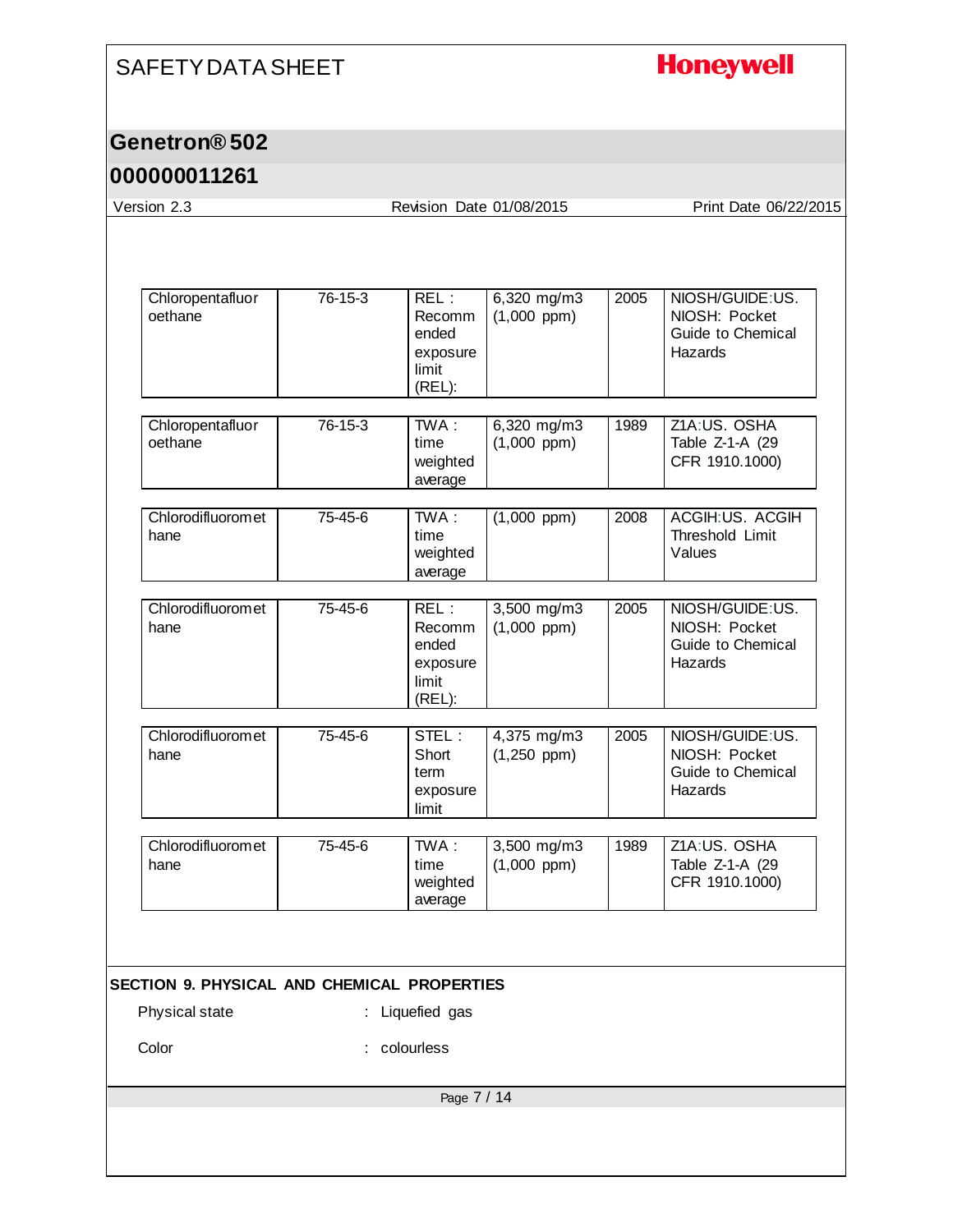# **Honeywell**

## **Genetron® 502 000000011261**

| Version 2.3                                | Revision Date 01/08/2015<br>Print Date 06/22/2015       |  |  |
|--------------------------------------------|---------------------------------------------------------|--|--|
|                                            |                                                         |  |  |
| Odor                                       | : slight ether-like                                     |  |  |
| pH                                         | : Note: neutral                                         |  |  |
| Melting point/freezing point               | : Note: not determined                                  |  |  |
| Boiling point/boiling range                | $-45.4 °C$<br>$\mathcal{L}_{\mathcal{A}}$               |  |  |
|                                            |                                                         |  |  |
| Flash point                                | : Note: Not applicable                                  |  |  |
|                                            |                                                         |  |  |
| Lower explosion limit                      | : Note: None                                            |  |  |
|                                            |                                                         |  |  |
| Upper explosion limit                      | : Note: None                                            |  |  |
| Vapor pressure                             | 10,528 hPa<br>$\mathbb{Z}^{\times}$                     |  |  |
|                                            | at 21.1 °C(70.0 °F)<br>23,145 hPa                       |  |  |
|                                            | at 54.4 °C(129.9 °F)                                    |  |  |
| Vapor density                              | 3.62 Note: $(Air = 1.0)$<br>$\mathcal{L}_{\mathcal{A}}$ |  |  |
| Density                                    | 1.258 g/cm3 at 21.1 °C<br>÷                             |  |  |
|                                            |                                                         |  |  |
| Water solubility                           | 490 mg/l at 21.1 °C<br>÷                                |  |  |
|                                            |                                                         |  |  |
|                                            |                                                         |  |  |
| Partition coefficient: n-<br>octanol/water | : Note: no data available                               |  |  |
| Ignition temperature                       | Note: not determined<br>÷                               |  |  |
| Decomposition temperature                  | $: >250$ °C                                             |  |  |
|                                            |                                                         |  |  |
|                                            | Page 8 / 14                                             |  |  |
|                                            |                                                         |  |  |
|                                            |                                                         |  |  |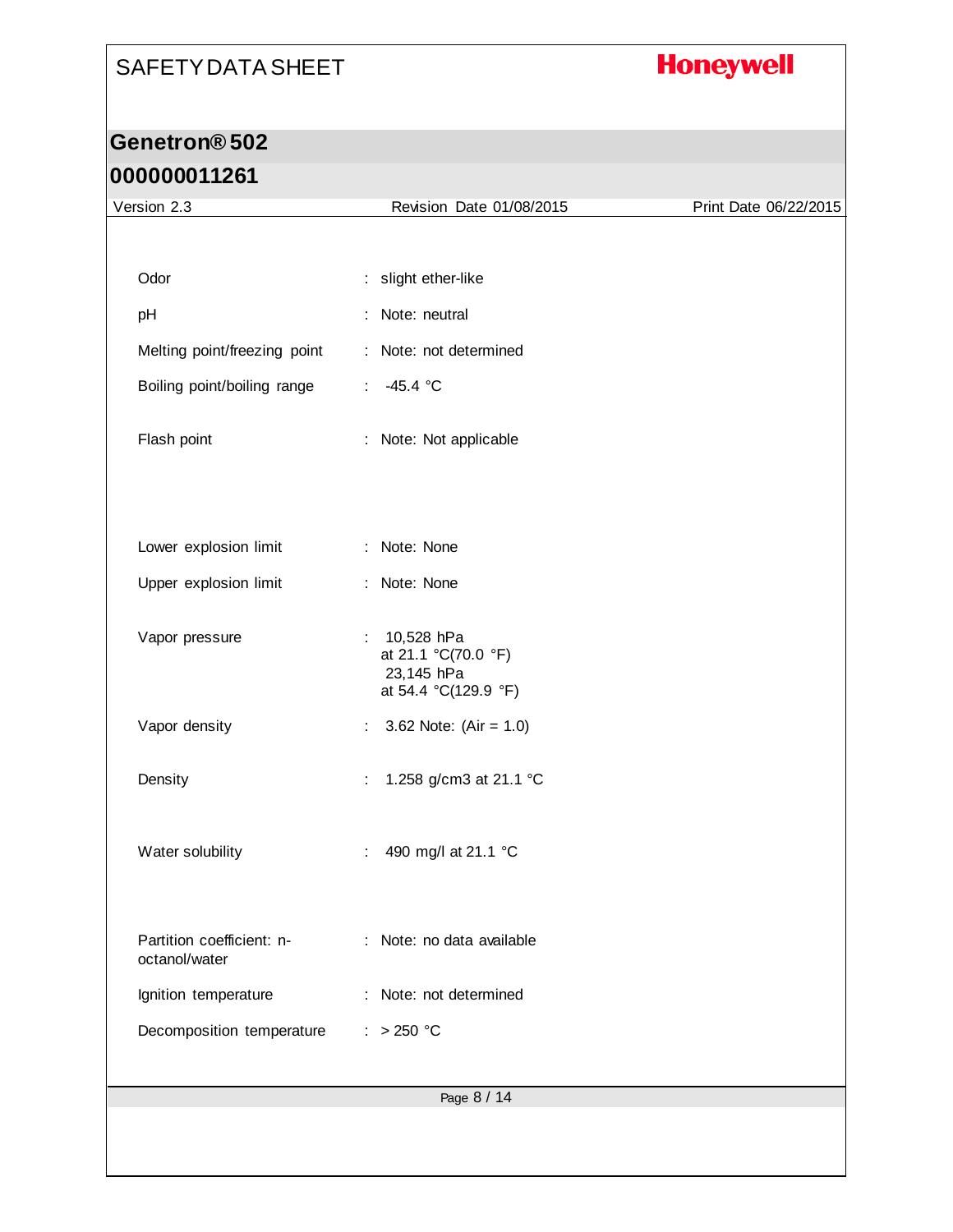# **Honeywell**

## **Genetron® 502**

#### **000000011261**

 $\mathsf{l}$ 

| Version 2.3                                        | Revision Date 01/08/2015                                                                                                                                                                                                                                                                                                                                                      | Print Date 06/22/2015 |
|----------------------------------------------------|-------------------------------------------------------------------------------------------------------------------------------------------------------------------------------------------------------------------------------------------------------------------------------------------------------------------------------------------------------------------------------|-----------------------|
|                                                    |                                                                                                                                                                                                                                                                                                                                                                               |                       |
| Molecular weight                                   | : $111.6$ g/mol                                                                                                                                                                                                                                                                                                                                                               |                       |
| <b>SECTION 10. STABILITY AND REACTIVITY</b>        |                                                                                                                                                                                                                                                                                                                                                                               |                       |
| Chemical stability                                 | : Stable under normal conditions.                                                                                                                                                                                                                                                                                                                                             |                       |
| Possibility of hazardous<br>reactions              | : Hazardous polymerisation does not occur.                                                                                                                                                                                                                                                                                                                                    |                       |
| Conditions to avoid                                | : Pressurized container. Protect from sunlight and do not<br>expose to temperatures exceeding 50 °C.<br>Decomposes under high temperature.<br>Some risk may be expected of corrosive and toxic<br>decomposition products.<br>Can form a combustible mixture with air at pressures above<br>atmospheric pressure.<br>Do not mix with oxygen or air above atmospheric pressure. |                       |
| Incompatible materials to<br>avoid                 | Potassium<br>Calcium<br>Powdered metals<br>Finely divided aluminium<br>Finely divided magnesium<br>Zinc                                                                                                                                                                                                                                                                       |                       |
| Hazardous decomposition<br>products                | : In case of fire hazardous decomposition products may be<br>produced such as:<br>Gaseous hydrogen chloride (HCI).<br>Gaseous hydrogen fluoride (HF).<br>Carbonyl halides<br>Carbon monoxide<br>Carbon dioxide (CO2)                                                                                                                                                          |                       |
| <b>SECTION 11. TOXICOLOGICAL INFORMATION</b>       |                                                                                                                                                                                                                                                                                                                                                                               |                       |
| Acute inhalation toxicity<br>Chlorodifluoromethane | : LC50: $> 300000$ ppm<br>Exposure time: 4 h<br>Species: Rat                                                                                                                                                                                                                                                                                                                  |                       |
|                                                    | Page 9 / 14                                                                                                                                                                                                                                                                                                                                                                   |                       |
|                                                    |                                                                                                                                                                                                                                                                                                                                                                               |                       |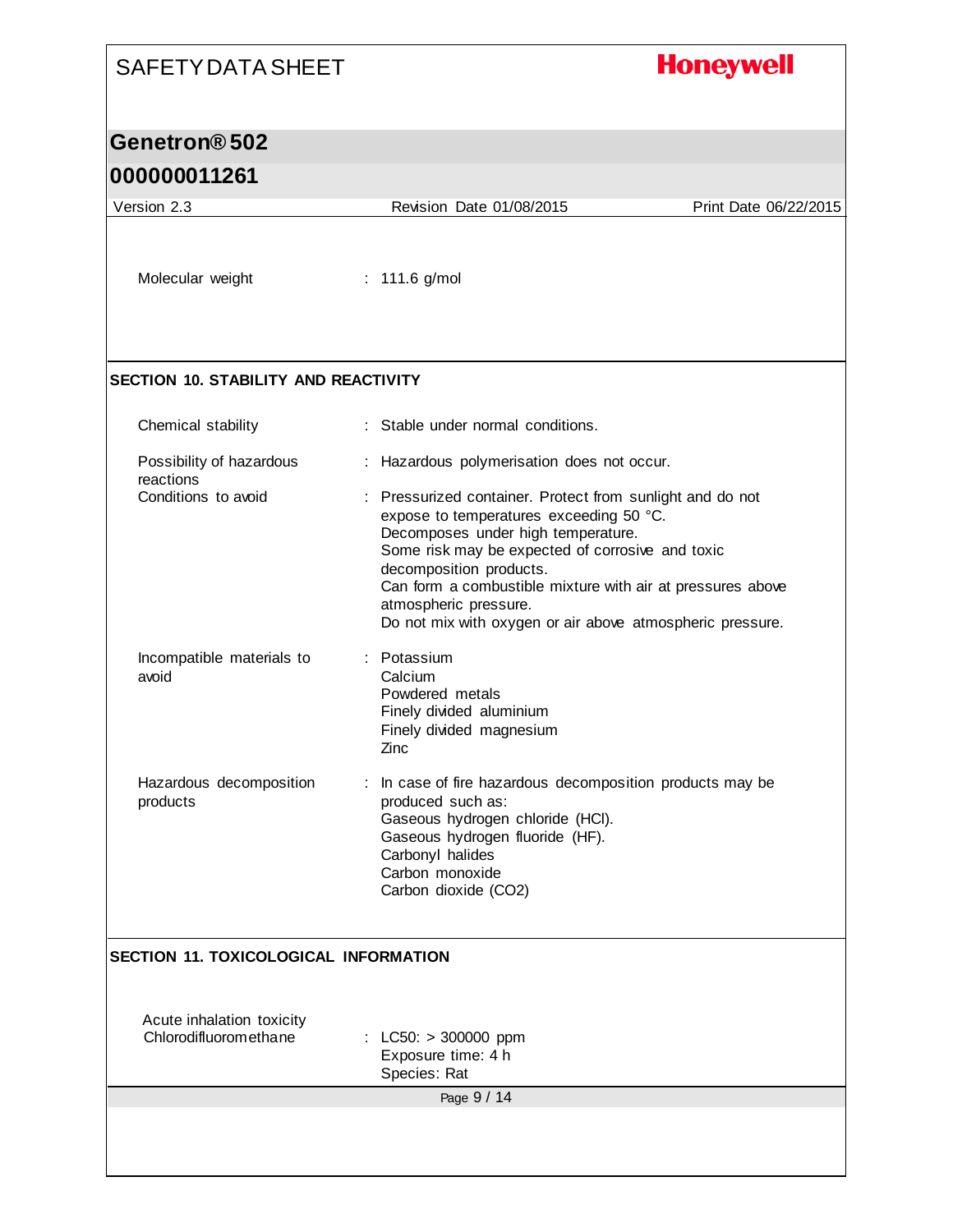# **Honeywell**

# **Genetron® 502**

| Version 2.3                                     | Revision Date 01/08/2015                                                                                                                                                                                                                                                                                                                                                                                                                                                                                                                                                                                                                                                                                              | Print Date 06/22/2015 |
|-------------------------------------------------|-----------------------------------------------------------------------------------------------------------------------------------------------------------------------------------------------------------------------------------------------------------------------------------------------------------------------------------------------------------------------------------------------------------------------------------------------------------------------------------------------------------------------------------------------------------------------------------------------------------------------------------------------------------------------------------------------------------------------|-----------------------|
| Sensitisation<br>Chlorodifluoromethane          | : Cardiac sensitization<br>Species: dogs<br>Note: Chlorodifluoromethane (HCFC-22): Cardiac<br>sensitisation threshold (dog): 50000 ppm.                                                                                                                                                                                                                                                                                                                                                                                                                                                                                                                                                                               |                       |
|                                                 |                                                                                                                                                                                                                                                                                                                                                                                                                                                                                                                                                                                                                                                                                                                       |                       |
| Repeated dose toxicity<br>Chlorodifluoromethane | : Species: Rat<br>Application Route: Inhalation<br>Exposure time: Lifetime Exposure ()<br>NOEL: 10000 ppm<br>Lifetime exposure of male rats was associated with a small<br>increase in salivary gland fibrosarcomas.                                                                                                                                                                                                                                                                                                                                                                                                                                                                                                  |                       |
| Further information                             | Note: Acute Health Hazard Chlorodifluoromethane (HCFC-<br>22): Cardiac sensitisation threshold (dog): 50000 ppm.<br>Chloropentafluoroethane (CFC-115): Cardiac sensitisation<br>threshold (dog): 100000 - 150000 ppm. Vapours are heavier<br>than air and can cause suffocation by reducing oxygen<br>available for breathing. May cause eye and skin irritation.<br>Rapid evapouration of the liquid may cause frostbite. Avoid<br>skin contact with leaking liquid (danger of frostbite). May<br>cause cardiac arrhythmia. Chronic Health Hazard In vitro tests<br>did not show mutagenic effects In vivo tests did not show<br>mutagenic effects Animal testing did not show any effects on<br>foetal development. |                       |
| <b>SECTION 12. ECOLOGICAL INFORMATION</b>       |                                                                                                                                                                                                                                                                                                                                                                                                                                                                                                                                                                                                                                                                                                                       |                       |
| Toxicity to fish<br>Chlorodifluoromethane       | : static test<br>LC50: 777 mg/l<br>Exposure time: 96 h<br>Species: Danio rerio (zebra fish)                                                                                                                                                                                                                                                                                                                                                                                                                                                                                                                                                                                                                           |                       |
|                                                 | Page 10 / 14                                                                                                                                                                                                                                                                                                                                                                                                                                                                                                                                                                                                                                                                                                          |                       |
|                                                 |                                                                                                                                                                                                                                                                                                                                                                                                                                                                                                                                                                                                                                                                                                                       |                       |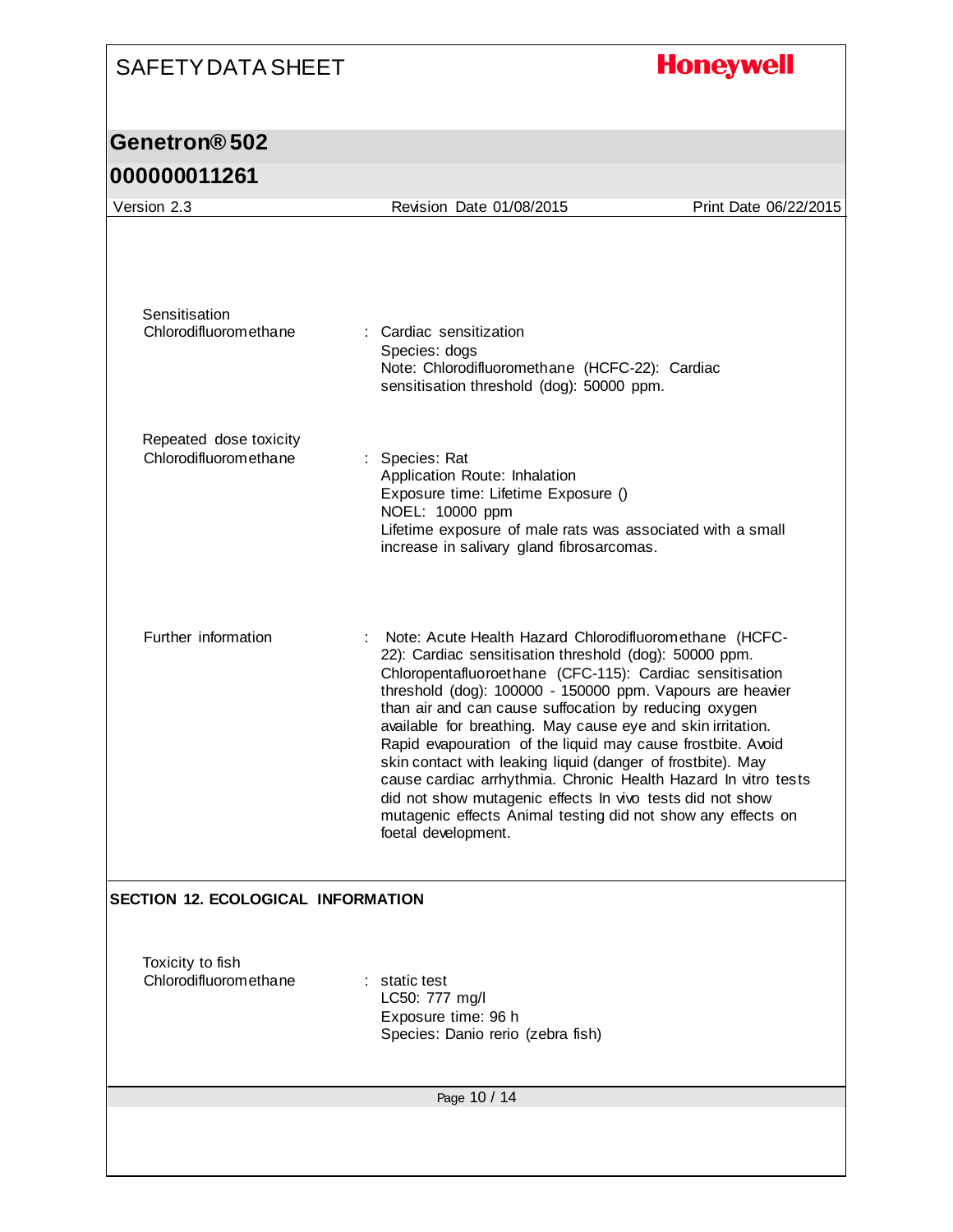# **Honeywell**

#### **Genetron® 502**

| Version 2.3                                                                  | Revision Date 01/08/2015                                                                                                                                                                                                                                                                                                                                                                                                                                                                                                                                                                                                                                                                                                                                                                           | Print Date 06/22/2015 |
|------------------------------------------------------------------------------|----------------------------------------------------------------------------------------------------------------------------------------------------------------------------------------------------------------------------------------------------------------------------------------------------------------------------------------------------------------------------------------------------------------------------------------------------------------------------------------------------------------------------------------------------------------------------------------------------------------------------------------------------------------------------------------------------------------------------------------------------------------------------------------------------|-----------------------|
| Toxicity to daphnia and other aquatic invertebrates<br>Chlorodifluoromethane | $:$ static test<br>EC50: 433 mg/l<br>Exposure time: 48 h<br>Species: Daphnia magna (Water flea)                                                                                                                                                                                                                                                                                                                                                                                                                                                                                                                                                                                                                                                                                                    |                       |
| <b>Further information on ecology</b>                                        |                                                                                                                                                                                                                                                                                                                                                                                                                                                                                                                                                                                                                                                                                                                                                                                                    |                       |
| Additional ecological<br>information                                         | : Accumulation in aquatic organisms is unlikely.<br>This product contains greenhouse gases which may<br>contribute to global warming. Do NOT vent to the atmosphere.<br>To comply with provisions of the U.S. Clean Air Act, any<br>residual must be recovered.<br>This product is subject to U.S. Environmental Protection<br>Agency Clean Air Act Regulations at 40 CFR Part 82.<br>Section 611 requires the following label text on all shipments<br>of this product:<br>Warning: Contains Chlorodifluoromethane (HCFC-22),<br>Warning: Contains Chloropentafluoroethane (CFC-115),<br>a substance which harms public health and environment by<br>destroying ozone in the upper atmosphere.<br>Refer to sections 610 and 612 for list of acceptable and<br>unacceptable uses for this product. |                       |
| <b>SECTION 13. DISPOSAL CONSIDERATIONS</b>                                   |                                                                                                                                                                                                                                                                                                                                                                                                                                                                                                                                                                                                                                                                                                                                                                                                    |                       |
| Disposal methods                                                             | Observe all Federal, State, and Local Environmental<br>regulations.                                                                                                                                                                                                                                                                                                                                                                                                                                                                                                                                                                                                                                                                                                                                |                       |
| Note                                                                         | This product is subject to U.S. Environmental Protection<br>Agency Clean Air Act Regulations Section 608 in 40 CFR Part<br>82 regarding refrigerant recycling.                                                                                                                                                                                                                                                                                                                                                                                                                                                                                                                                                                                                                                     |                       |
| <b>SECTION 14. TRANSPORT INFORMATION</b>                                     |                                                                                                                                                                                                                                                                                                                                                                                                                                                                                                                                                                                                                                                                                                                                                                                                    |                       |
| <b>DOT</b><br>UN/ID No.<br>Proper shipping name                              | UN 1973<br>CHLORODIFLUOROMETHANE AND<br>CHLOROPENTAFLUOROETHANE MIXTURE                                                                                                                                                                                                                                                                                                                                                                                                                                                                                                                                                                                                                                                                                                                            |                       |
|                                                                              | Page 11 / 14                                                                                                                                                                                                                                                                                                                                                                                                                                                                                                                                                                                                                                                                                                                                                                                       |                       |
|                                                                              |                                                                                                                                                                                                                                                                                                                                                                                                                                                                                                                                                                                                                                                                                                                                                                                                    |                       |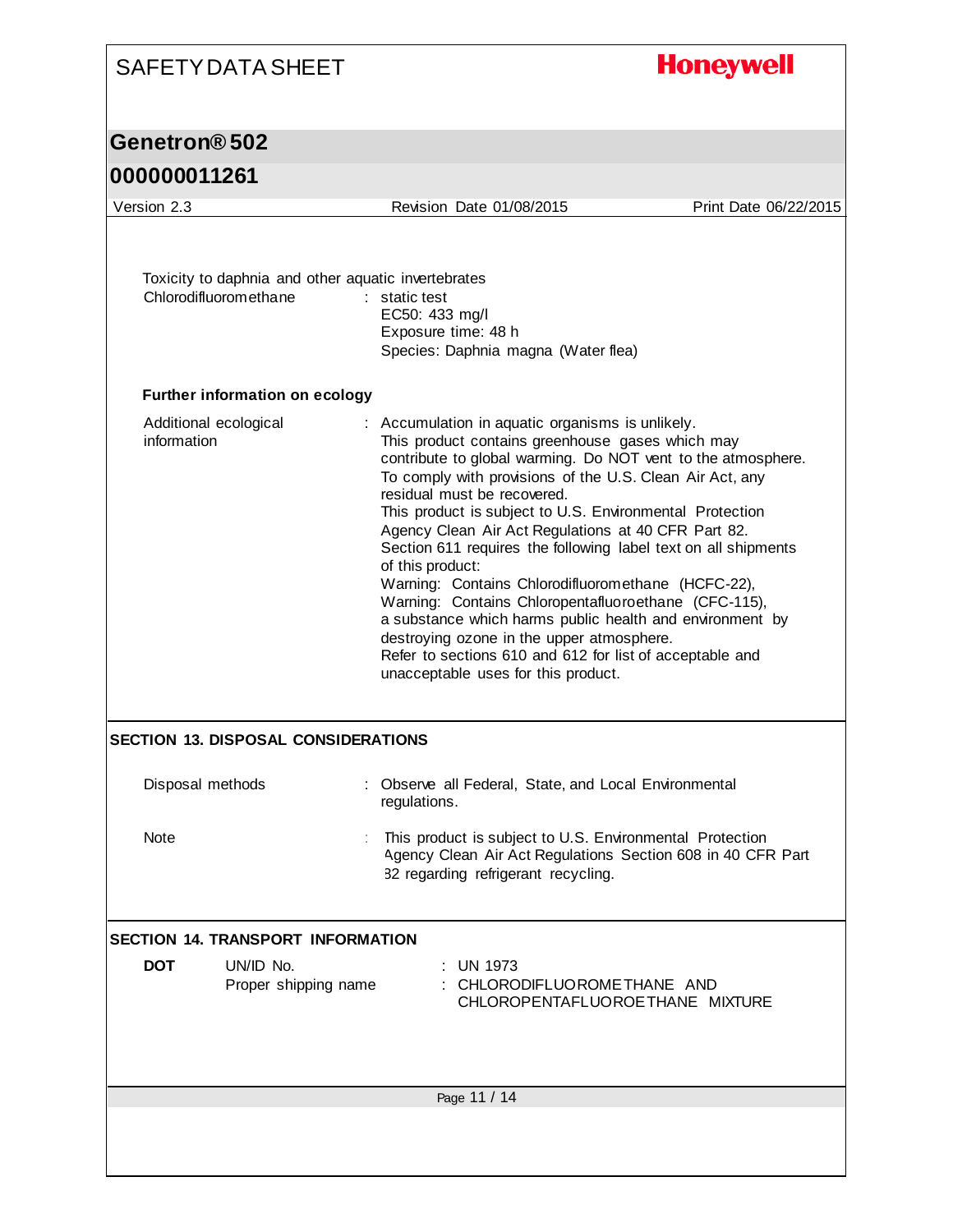# **Honeywell**

#### **Genetron® 502**

| Version 2.3                                                       |                                                                                                                                                                  |                     | Revision Date 01/08/2015                                                                                             | Print Date 06/22/2015 |
|-------------------------------------------------------------------|------------------------------------------------------------------------------------------------------------------------------------------------------------------|---------------------|----------------------------------------------------------------------------------------------------------------------|-----------------------|
|                                                                   |                                                                                                                                                                  |                     |                                                                                                                      |                       |
|                                                                   | Class<br>Packing group<br><b>Hazard Labels</b>                                                                                                                   |                     | 2.2<br>2.2                                                                                                           |                       |
| <b>IATA</b>                                                       | UN/ID No.<br>Description of the goods<br>Class<br><b>Hazard Labels</b><br>Packing instruction (cargo<br>aircraft)<br>Packing instruction<br>(passenger aircraft) |                     | <b>UN 1973</b><br>CHLORODIFLUOROMETHANE AND<br>CHLOROPENTAFLUOROETHANE MIXTURE<br>2.2<br>: 2.2<br>: 200<br>: 200     |                       |
| <b>IMDG</b>                                                       | UN/ID No.<br>Description of the goods<br>Class<br><b>Hazard Labels</b><br>EmS Number<br>Marine pollutant                                                         |                     | <b>UN 1973</b><br>: CHLORODIFLUOROMETHANE AND<br>CHLOROPENTAFLUOROETHANE MIXTURE<br>2.2<br>: 2.2<br>: F-C, S-V<br>no |                       |
|                                                                   | <b>SECTION 15. REGULATORY INFORMATION</b>                                                                                                                        |                     |                                                                                                                      |                       |
| <b>Inventories</b>                                                |                                                                                                                                                                  |                     |                                                                                                                      |                       |
| Control Act                                                       | US. Toxic Substances                                                                                                                                             | : On TSCA Inventory |                                                                                                                      |                       |
| Australia. Industrial<br>Assessment) Act                          | Chemical (Notification and                                                                                                                                       |                     | : On the inventory, or in compliance with the inventory                                                              |                       |
| Canada. Canadian<br>Act (CEPA). Domestic<br>Substances List (DSL) | <b>Environmental Protection</b>                                                                                                                                  |                     | : All components of this product are on the Canadian DSL.                                                            |                       |
| List                                                              | Japan. Kashin-Hou Law                                                                                                                                            |                     | : On the inventory, or in compliance with the inventory                                                              |                       |
|                                                                   | Korea. Toxic Chemical                                                                                                                                            |                     | On the inventory, or in compliance with the inventory                                                                |                       |
|                                                                   |                                                                                                                                                                  |                     | Page 12 / 14                                                                                                         |                       |
|                                                                   |                                                                                                                                                                  |                     |                                                                                                                      |                       |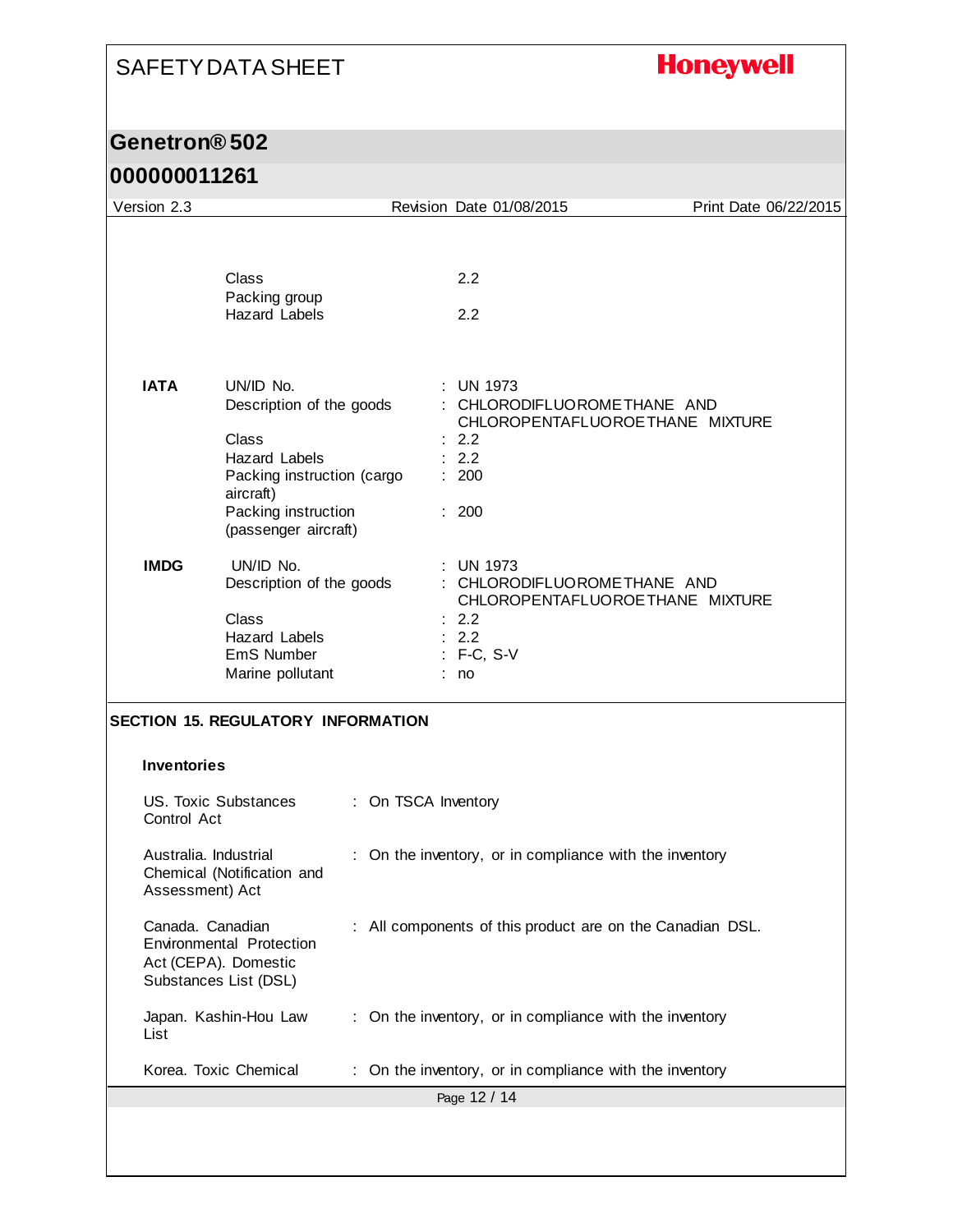# **Honeywell**

#### **Genetron® 502**

| Version 2.3                                                                            | Revision Date 01/08/2015                                                                                                                                          | Print Date 06/22/2015    |
|----------------------------------------------------------------------------------------|-------------------------------------------------------------------------------------------------------------------------------------------------------------------|--------------------------|
|                                                                                        |                                                                                                                                                                   |                          |
|                                                                                        |                                                                                                                                                                   |                          |
| Control Law (TCCL) List                                                                |                                                                                                                                                                   |                          |
| Philippines. The Toxic<br>Substances and Hazardous<br>and Nuclear Waste Control<br>Act | : On the inventory, or in compliance with the inventory                                                                                                           |                          |
| <b>Chemical Substances</b>                                                             | China. Inventory of Existing : On the inventory, or in compliance with the inventory                                                                              |                          |
| New Zealand. Inventory of<br>Chemicals (NZloC), as<br>published by ERMA New<br>Zealand | : On the inventory, or in compliance with the inventory                                                                                                           |                          |
| <b>National regulatory information</b>                                                 |                                                                                                                                                                   |                          |
| <b>SARA 302 Components</b>                                                             | : No chemicals in this material are subject to the reporting<br>requirements of SARA Title III, Section 302.                                                      |                          |
| <b>SARA 313 Components</b>                                                             | : The following components are subject to reporting levels<br>established by SARA Title III, Section 313:<br>: Chlorodifluoromethane<br>: Chloropentafluoroethane | 75-45-6<br>76-15-3       |
| SARA 311/312 Hazards                                                                   | : Sudden Release of Pressure Hazard<br><b>Acute Health Hazard</b>                                                                                                 |                          |
| <b>California Prop. 65</b>                                                             | : This product does not contain any chemicals known to State of<br>California to cause cancer, birth defects, or any other<br>reproductive harm.                  |                          |
|                                                                                        |                                                                                                                                                                   |                          |
| <b>Massachusetts RTK</b>                                                               | Chlorodifluoromethane<br>Chloropentafluoroethane                                                                                                                  | $75 - 45 - 6$<br>76-15-3 |
| New Jersey RTK                                                                         | Chlorodifluoromethane<br>Chloropentafluoroethane                                                                                                                  | 75-45-6<br>76-15-3       |
|                                                                                        | Page 13 / 14                                                                                                                                                      |                          |
|                                                                                        |                                                                                                                                                                   |                          |
|                                                                                        |                                                                                                                                                                   |                          |